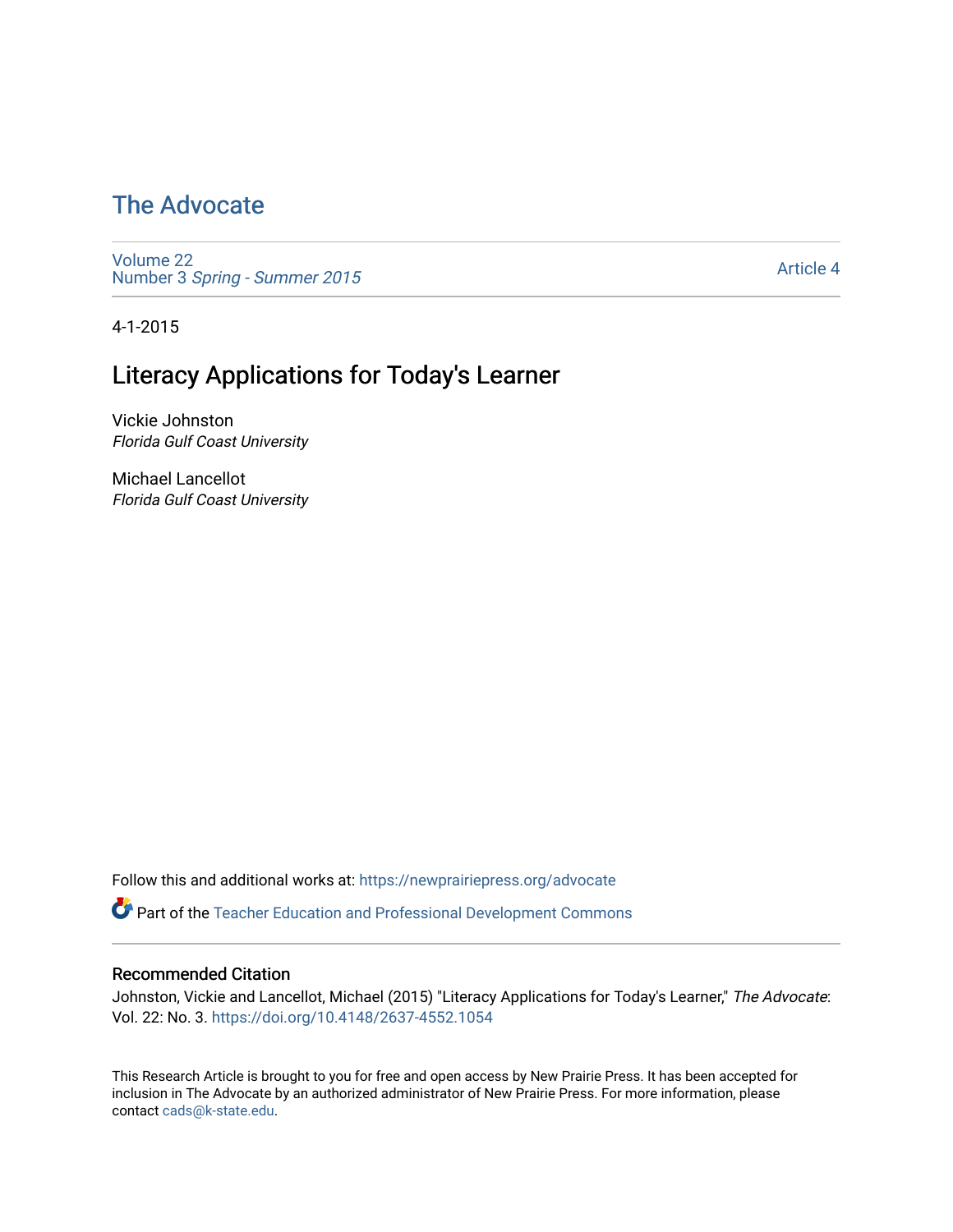### Literacy Applications for Today's Learner

#### Abstract

Common Core English Language Arts Standards and changing technologies have shifted the ways students and teachers select and read text. Reasons for the lack of digital literacy implementation in instruction are due to the large amount of choices available without sufficient background information on how to critically evaluate literacy applications. This article presents the framework of the Common Core English Language Arts Standards and how they are used to enhance literacy instruction through implementation of literacy technology applications. Limitations and advantages of digital applications are explored, descriptions of the applications are provided, and strategies for implementation in the English/ Language Arts classroom are discussed.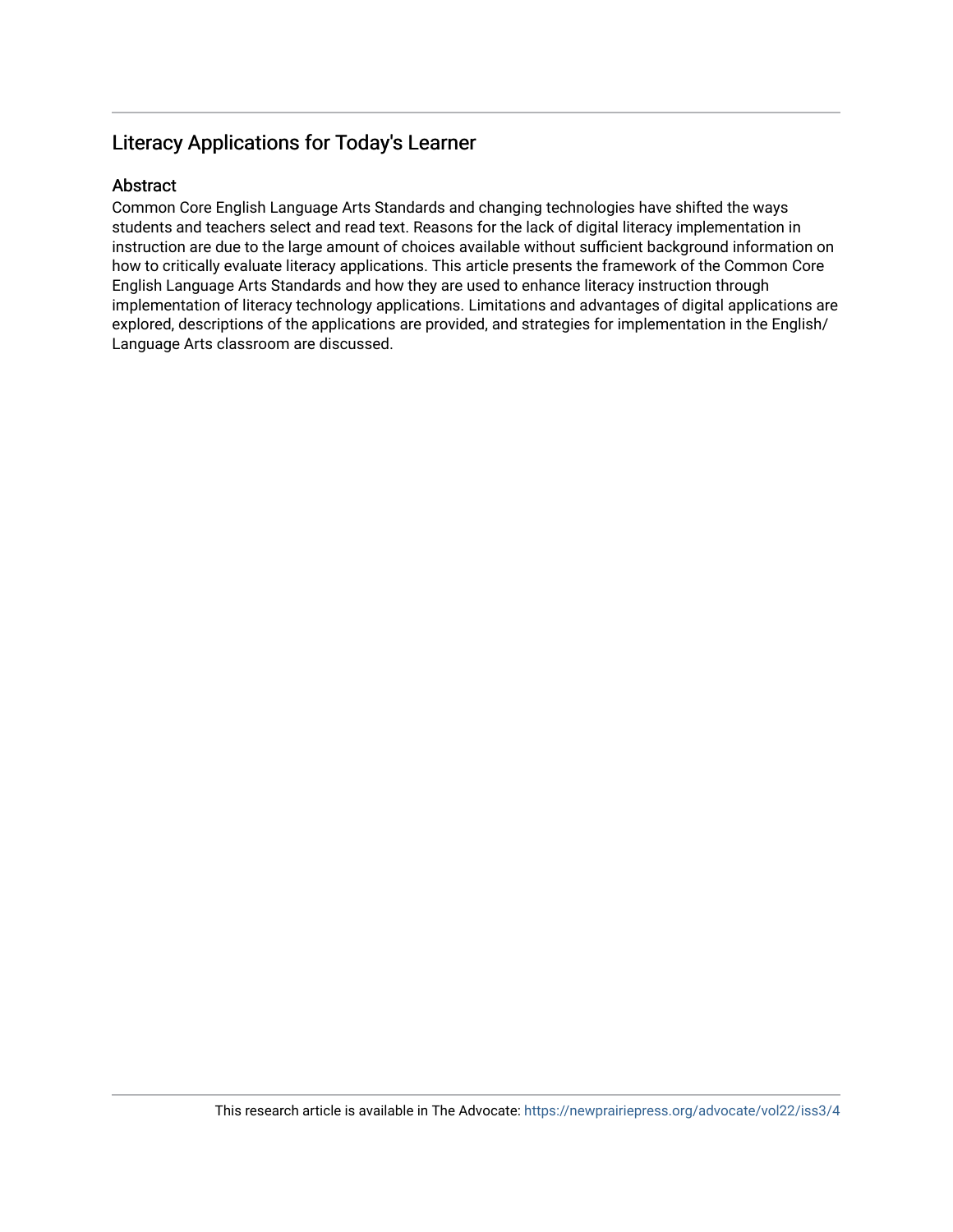# **LITERACY APPLICATIONS FOR TODAY'S LEARNER**

### **Vickie Johnston, Ed.D. Michael Lancellot Florida Gulf Coast University**

### **Author Biographies:**

Dr. Vickie Johnston is an Instructor in the College of Education at Florida Gulf Coast University. Her recent research and scholarship have been in the areas of literacy, digital literacy, and best practices.

Michael Lancellot is a doctoral student at Florida Gulf Coast University. His research areas of interest include literacy, teacher education and multiculturalism.

### **ABSTRACT**

Common Core English Language Arts Standards and changing technologies have shifted the ways students and teachers select and read text. Reasons for the lack of digital literacy implementation in instruction are due to the large amount of choices available without sufficient background information on how to critically evaluate literacy applications. This article presents the framework of the Common Core English Language Arts Standards and how they are used to enhance literacy instruction through implementation of literacy technology applications. Limitations and advantages of digital applications are explored, descriptions of the applications are provided, and strategies for implementation in the English/Language Arts classroom are discussed.

The Common Core State English Language Arts (ELA) Standards were created in order to develop a unified system with learning goals outlining what students should be able to know and do at the end of each grade (CCSS, 2010). These national standards set expectations for student achievement across each grade level and were created to ensure that all students, regardless of where they live, graduate from high school with the skills and knowledge necessary to succeed in college, career, and life (CCSS, 2010). The Common Core Standards contains a cumulative model of expectations, based on rigorous content and the application of knowledge through higher-order thinking skills (CCSS, 2010). The ELA component of the Common Core requires greater emphasis on informational text as well as an increase in text complexity, moving students into more complex texts earlier in their schooling in order to improve the text levels they will be able to read after graduating high school.

Table of Contents As states begin to implement these standards, it is important to remember that much of Published by New Prairie Press, 2015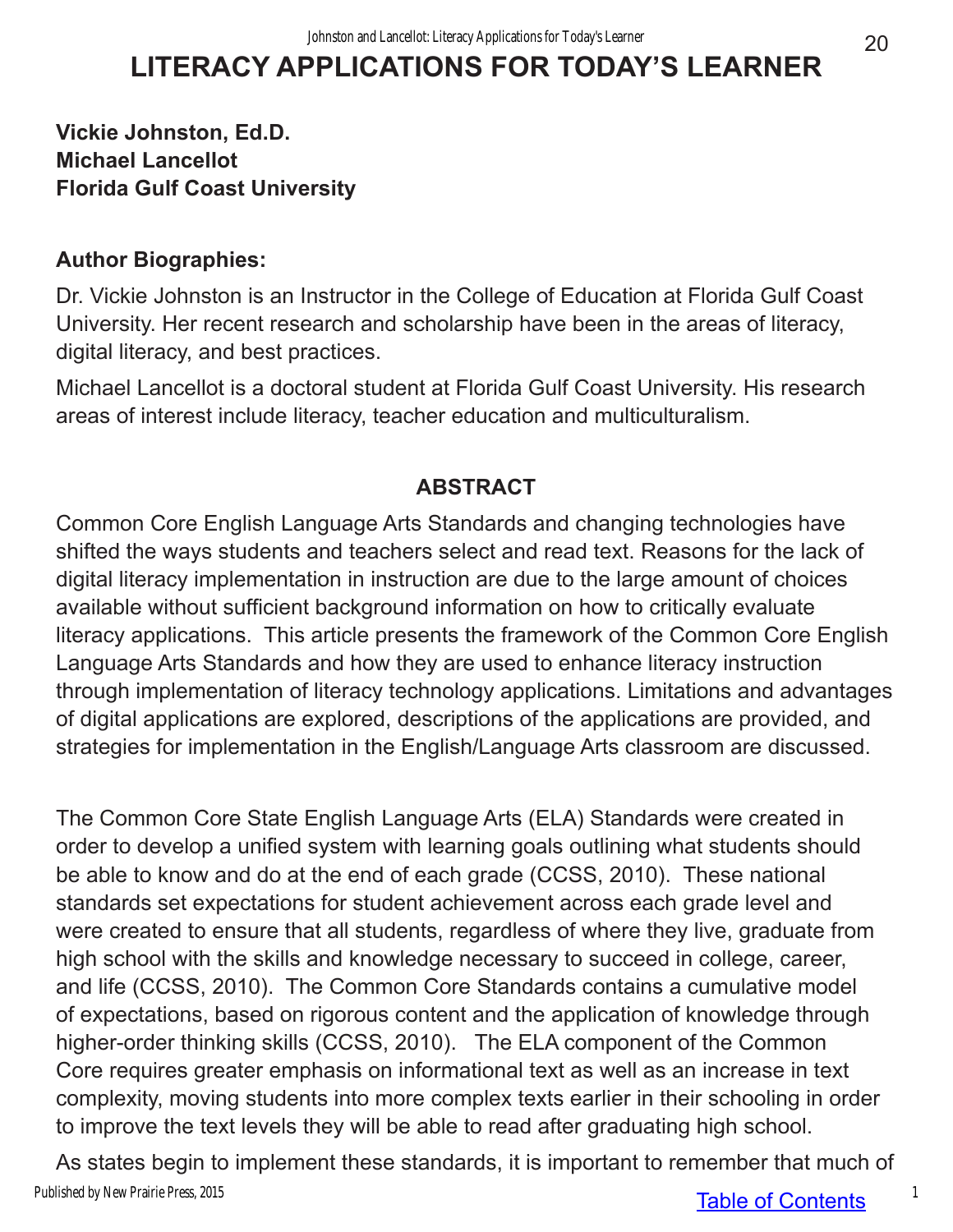today's text is found through digital text. Common Core State Standards require that students become technologically literate and ready to compete in a global digital world; consequently, there is a growing need for reading and writing skills utilizing digital technologies. Reading instruction that integrates digital texts can motivate students to want to read and increase reading fluency (Thoermer & Williams, 2012). Due to the enhancement of technology, students have access to not only digital text but also literacy applications. The introduction of the iPad and other tablets have transformed mobile learning for students and teachers. Mobile devices have promoted learning through portability and access to new information that facilitates teaching and learning (Hutchinson, Beschorner & Schmidt-Crawford, 2012).

While mobile applications represent a new resource for teachers and parents, new applications appear so rapidly that it is difficult to keep up with what is currently available. This article reviews recent studies that have focused on the value of digital applications and provides a description of three literacy applications with strategies for implementing these applications into literacy instruction.

# **Limitations of Digital Applications**

While digital literacy offers many advantages, it also has its limitations. Teachers have many options when it comes to selecting websites and literacy applications. One commodity that is not available is time to thoroughly evaluate literacy applications and resources for instruction. Powell (2014) shared the struggles of a kindergarten classroom teacher that attended an in-service training which explored integrating technology in the classroom. After the in-service, the teacher applied for a grant. When the teacher received funding and was ready to purchase new technology, she realized she did not know how to select the best tools. Other challenges were found in how to select the best apps with the hundreds that are available in the iTunes store. While students can be provided with direct instruction on technology, technology used to implement the Common Core Standards needs to be done carefully to ensure positive learning outcomes for students. A limited amount of research has been done on the use of iPads and smartphones in the area of learning tools (Northrop & Killeen, 2013).

According to Koltay (2011) the four components of digital literacy include: internet searching, hypertext navigation, knowledge assembly and content evaluation. There are a variety of considerations when it comes to digital literacy education. The media needs to protect children from negative media influences (Flewitt, Messer & Kucircova, 2014). When evaluating digital media Kotlay (2011) suggests the following key questions to keep in mind:

Does it focus on popular culture texts?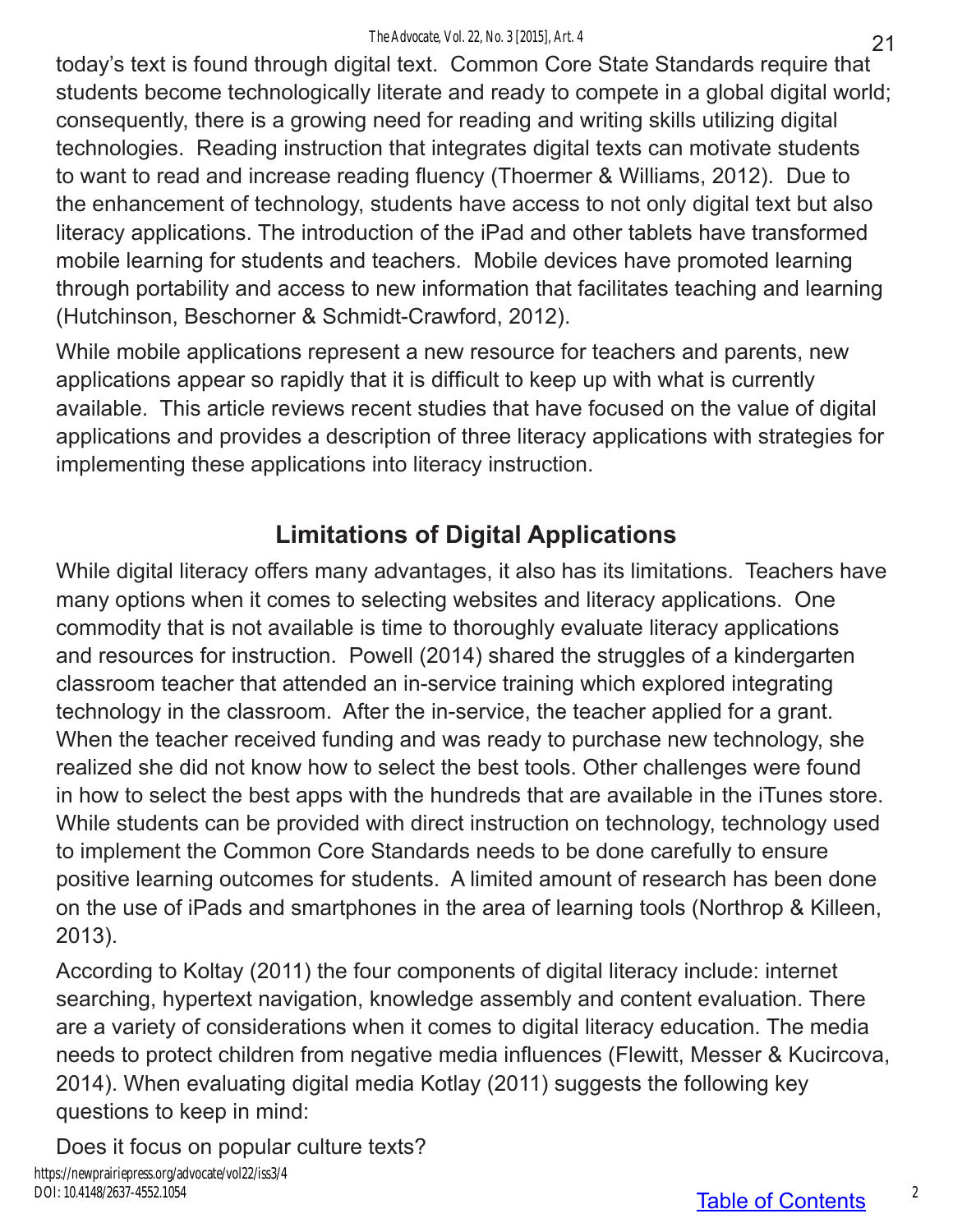Does it have an explicit political agenda?

Should media literacy be taught as a specialist subject or integrated within the curriculum?

Should digital media literacy initiatives be supported financially by media organizations? (p. 214)

Ng (2012) established the term 'digital natives' which is described as the generation of people born in or after 1980. This group of people has been surrounded by digital technologies their entire lives, and they learn differently from previous generations of people. When teaching digital natives, digital literacy or the overlapping systems include: cognitive or informational literacy, social-emotional literacy, and technical or operational/critical literacy (Ng, 2012). Educators need to know the various technological tools that are beneficial for their own teaching and students' learning. In addition to knowing how to use the tools, there is a need to know how to model the tools for students.

### **Advantages of Digital Applications**

According to Bolduc-Simpson and Simpson (2014), the use of digital technologies was most successful when stakeholders focused on the development of skills and when learners received immediate feedback. Bolduc-Simpson & Simpson (2014) collaborated with a first grade classroom to demonstrate children use of Web 2.0 applications. The authors reminded the reader that the Common Core State Standards in the 2013-2014 school year required students to be technologically literate in order to meet the challenges in a digital world. Teachers found that students increased academic learning time in reading and writing, and they had a curiosity to interact with the applications at home and in transit with access from mobile devices.

Bolduc-Simpson and Simpson (2014) reviewed four Web 2.0 applications and included not only a description of the application but also provided a review its capabilities for teachers and students. For example, Mrs. Davis, a first grade teacher, wanted to plan a pair-work Glog activity as a follow up to her Voki introduction to her Science Unit. The Voki application provided users with the ability to create avatars, add voice using a microphone, or type text to send as a blog or website. Teachers were able to use the free speaking avatar to engage their students throughout the course of a lesson. Delivery methods included presenting short concepts, making announcements, or summarizing homework. Students used Voki to study characters, such as historical figures or fantasy characters, to add innovation to a book report, or to reflect on learning.

3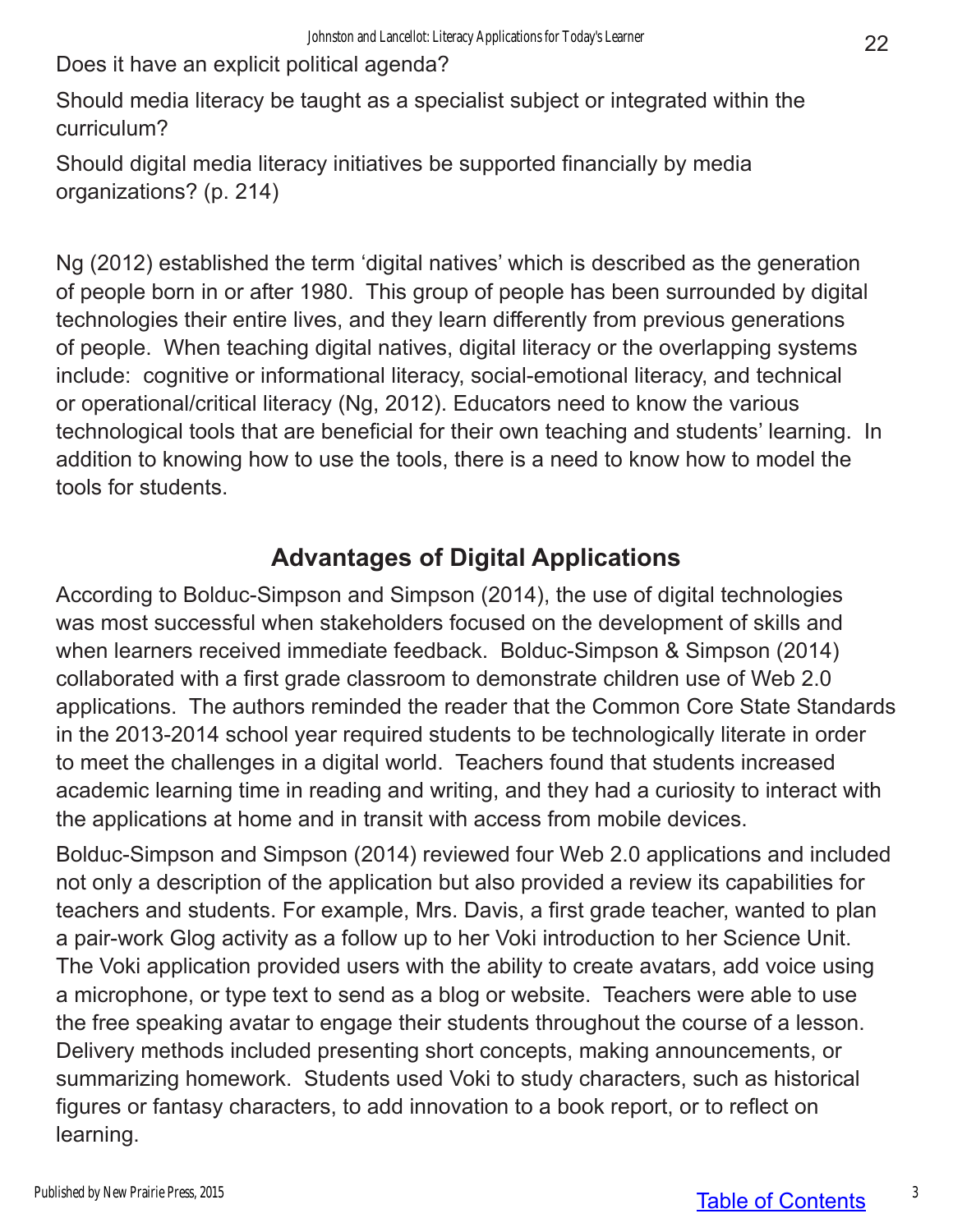#### *The Advocate, Vol. 22, No. 3 [2015], Art. 4*

Flewitt (2011) conducted an ethnographical study in the South of England which included case studies of ten boys and girls from different social backgrounds and diverse learning needs. The ethnography included a study of the range of literacy resources available to the student at home, such as printed and audio books, TV, DVDs, computer, video games; and it included an examination of family literacy practices such as reading with family members, playing audio books at bedtime, and sharing in family readings of stories. An examination of literacy activities with families was included, such as making shopping lists or reading the newspaper with family members. Through studying students' experiences with literacy in the home environment, connections could be made with digital literacy experiences in the classroom. The digital applications served as a way to build collaboration between parents and the school community.

Greenhow, Robelia and Hughes (2009) informed the reader of the advantages with educational uses of the Web which included social interactions, sharing, interactivity, richness of information, and public accessibility. The authors introduced themes such as learner participation and creativity, online identity formation, and transformative social scholarship (Greenhow, Robelia & Hughes, 2009).

Mills and Levedo (2011) provided a pedagogy for digital text production. It included a link to activate prior knowledge; co-created digital multimedia scaffolded by experts, media technologies, and peers; shared media content within local and global networks; and included challenging social messages and interests that were served by media texts and practices. Students used iWeb skill sequences and iMovie skill sequences to create, film, and edit an All About Me page, blog page, podcast page, movie page, and storyboard. A comparative assessment rubric for website tasks was utilized, which included knowledge and understanding, application about the blog, podcast, and movie pages. Students and teachers needed to be critical evaluators in their selection and application of digital literacy. In addition to finding and selecting the best software, they found that it was necessary to develop a local curriculum and pedagogy to support their use (Flewitt, Messer & Kucirkova, 2014).

Lynch and Redpath (2014) reported patterns of use of Apple iPads in an Australian Preparatory classroom during the first year of implementation of the devices. Data was collected and included student and teacher interviews and classroom observation data. The data suggested that the primary students quickly developed competence in the use of the iPad and iPod touch devices, and they developed a high level of motivation in using these devices compared to desktop and laptop computers. Students responded that they liked the "games" the best. These included academic learning games that were designed to support early numeracy and literacy learning such as Pocket Phonics and interactive books applications including Dr. Seuss titles. Teachers reported that the applications were mainly used in literacy centers to practice phonics https://newprairiepress.org/advocate/vol22/iss3/4 DOI: 10.4148/2637-4552.1054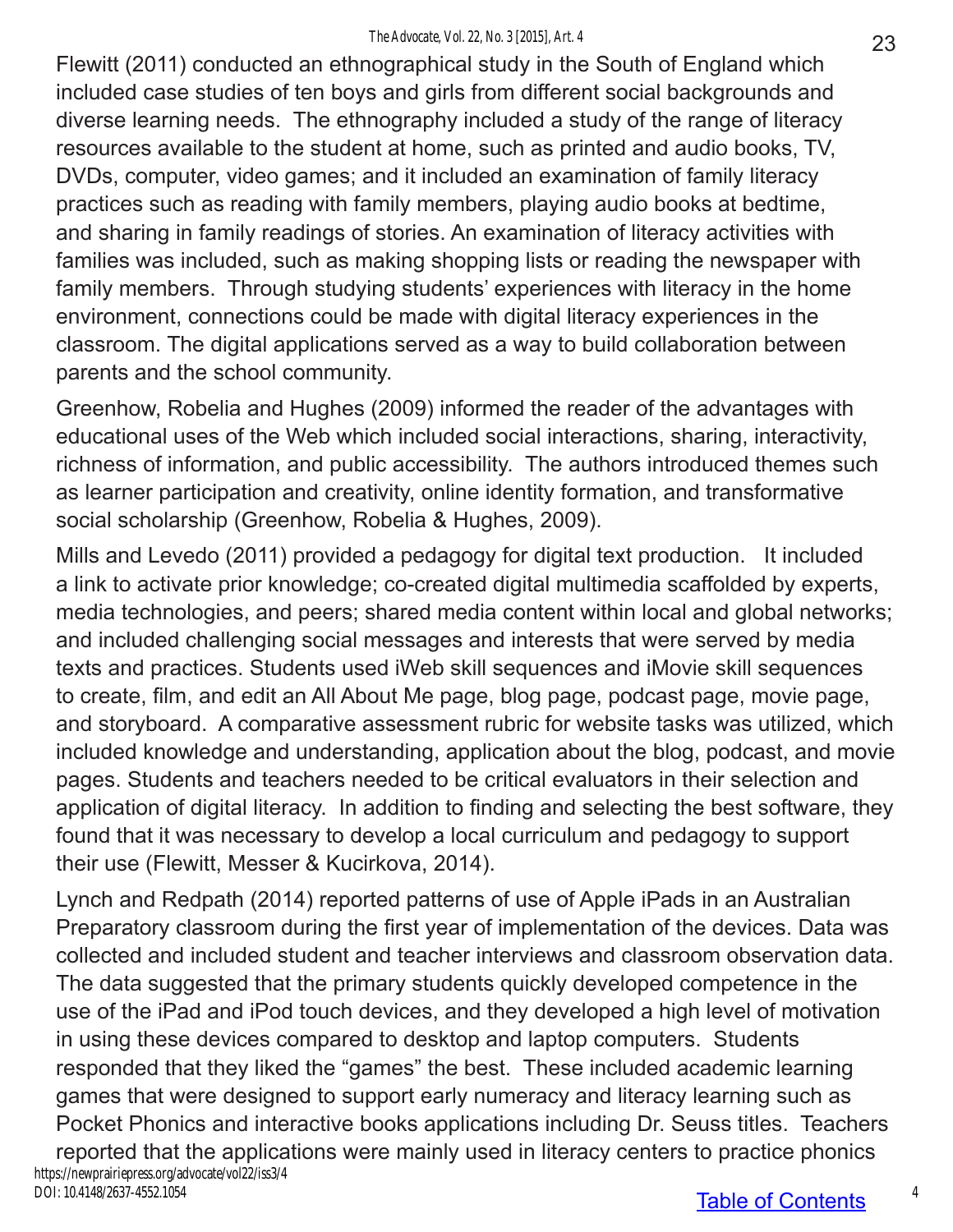skills including sounds, blends, and initial sounds; and they assisted in learning sight words and handwriting.

Mallette and Barone (2014) selected ten ideas on how to use Ipads in the Literacy classroom. The review included: Story Buddy, which is a way for children to make their own e-books; i-prompt, which helped children build fluency when reading or presenting orally; and i-Translate, which was used for non-native speakers of English to assist in conversation. Writer's Hat was used for generating words; Evernote, a cross-platform application, was used for note-taking, and Dragon dictation converted speech into editable text. Online Stickies was selected for storyboarding; Puppet pals created student stories with recorded voices; Story Wheel was used for collaborative storytelling; and SoundNote was implemented for typing notes and included handwritten notes. Flewitt, Messer and Kucirkova (2014) reported that the content applications engaged students more deeply and creatively in learning tasks. Through the use of Our Story, students developed a drama project where they wrote, planned, and acted out a play as they created their own stories; and they also included photographs with the applications. Teachers positively responded to the increased motivation experienced by their students.

One component of literacy that is important for educators to develop in their students is vocabulary. While children develop oral language through speaking to one another, there is an increasing concern for implementation of academic language, Academic language includes terms that are not part of everyday speech. According to Dalton and Grisham (2011), English Language Learners deserve careful attention because while they are learning a second language, they also need to learn a third language academic content. One strategy teachers and students used to both teach and learn vocabulary was learning from visual displays of word relationships within text. A website found to provide such technology is Wordle.net which allows students and teachers to create word clouds. Teachers also facilitated digital field trips for students using a free online program called TrackStar (trackstar.4teachers.org). It is important for students to be connected with online vocabulary games to develop their skills. Students also need access to increase their reading volume by reading digital text (Daltan & Grisham, 2011). Trackstar allowed teachers to collect a series of websites to create a webquest for students that facilitated this vocabulary development.

A model for social scholarship can provide equitable opportunities and literacy development. Social scholarship requires rethinking economic, institutional, social, and cultural practices. There are disciplines that intersect, such as neurological research, to question how a young person's immersion in a digital world affects their brain functioning (Owston, 2009). According to Greenhow, Robelia and Hughes (2009) there is a need to understand the design, impact and scaling up of the online learning community. It is evident that teachers are exploring the current technology tools, but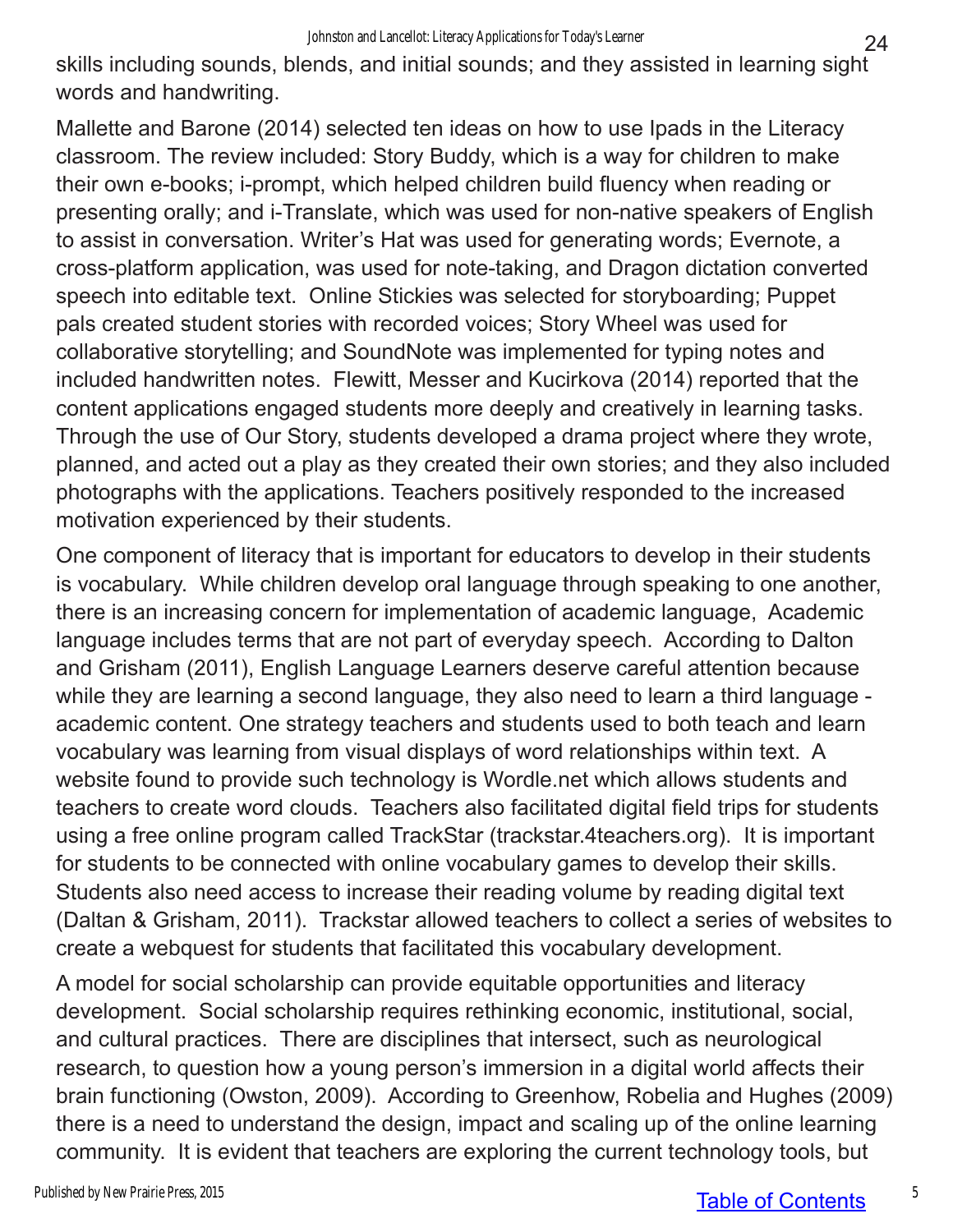research needs to also inform educators about how they are adopted, the extent to which they are used, and the affect in learning.

## **Description of applications and implementation for early literacy**

After selecting and reviewing literacy applications with undergraduate teacher candidates in a university setting, the practicality of three of these applications as instructional tools was explored through implementation in a kindergarten classroom. The following information provides a summary of three literacy applications with strategies for implementing these applications into literacy instruction.

## **ABC Pocket Phonics Lite**

This is a free application called ABC Pocket Phonics Lite by Apps in my Pocket. Students see the letters and hear their corresponding sounds. This application incorporates children's tactile/kinesthetic learning style by having students trace each letter with their finger. For example, the instructional sequence begins with saying and tracing three letters. Students are then provided with the same letters in random order for making words located inside bright, colorful circles. When making each consonant vowel consonant (CVC) word, the authentic digital voice provides the reader with the initial, medial, and final sounds. It then provides a bright, colorful picture. For example, with the word sap, an oak tree is displayed and the chirps of birds are heard.

## **Strategies for Literacy Implementation**

Castles, Wilson and Coltheart (2010) indicated preschoolers' orthographic knowledge, such as knowledge of the printed letters corresponding to spoken sounds, influenced their performance on phonemic awareness tasks. Such tasks require phonological and working memory. The authors suggested when children visualized the letter corresponding to a particular sound, they were able to better hold it in their memory when there was no additional support available (Castles, Wilson & Coltheart, 2010). Alphabet knowledge in kindergarten and first grade predicts later literacy achievement (Stahl, 2014). Alphabet knowledge, including letter sounds and letter names, knowing how to form letters, and knowledge of letter-sound associations, is related to the ability to sound and out to spell words; and this awareness is necessary to understand the alphabetic principle (Stahl, 2014).

Knowledge of the alphabetic principle allows the learner to transition from pretend reading to a novice reader who is relying on print on the page. Explicit and systematic instruction is effective and teachers get the best results when differentiating smallgroup instruction in response to the students' existing alphabet knowledge (Stahl,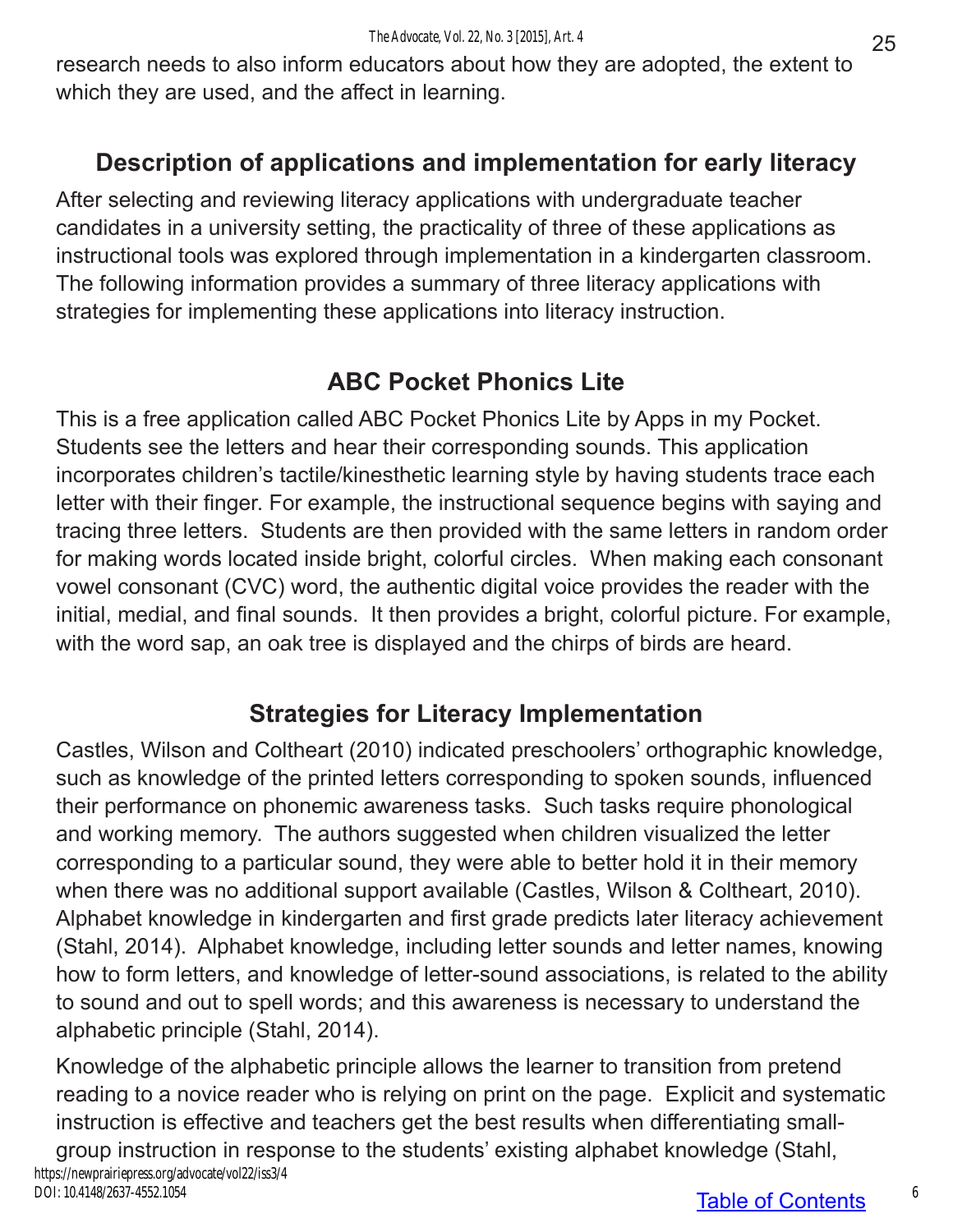2014). Not all letters require equal effort in instruction, so there is not a need to rely on the "letter of the week" traditional sequence often seen in kindergarten classrooms. Letter-name knowledge is the strongest predictor of letter sounds (Stahl, 2014). Letters b,d,p,q require discrimination between critical features. Letters h,w,y are difficult because they names have no association in addition to letters c,g and vowels with ambiguous associations (Stahl, 2014). It is necessary to teach for transfer to connected text while practicing fluency and promoting comprehension (Stahl, 2014).

Often times in early literacy classrooms students are assigned to a literacy center to create and read alphabet books. The ABC Pocket Phonics Lite application may be integrated into this type of center as a supplemental tool to work towards mastery of the alphabetic principle. Due to its practicality and ease, it may also be used at the guided reading table or displayed underneath a document camera in a whole group setting. The digital technology simply replaces the traditional use of a whiteboard and marker while learning the alphabet.

## **Endless Reader**

We practiced sight words with a free application named Endless Reader. It addresses phonemic awareness and phonics, while simultaneously building the reader's oral language, vocabulary, fluency and comprehension. The student and teacher smiled as the bright, colorful letters with googly eyes were displayed. An outline of the word is provided while the letters are scattered around. A sentence was provided, "Pinkerton makes funny faces in the mirror" and then the student was prompted to match the sight words in context. As the student touches and drags each letter with a finger, an engaging sound of the letter is provided. Playful monsters are the theme.

## **Strategies for Literacy Implementation**

Leveled-text selected for emergent readers often contains print which requires the reader to recognize and read high frequency words (sight words) with automaticity. As a way to scaffold student's fluency prior to guided reading, teachers can preview leveled text and identify the collection of words the students will encounter multiple times. Along with making connections and predictions, teachers can incorporate the Endless Reader application as a brief, engaging pre-reading activity. This pre-reading activity can target the sight words students would encounter, and this would promote fluency, oral language, and early reading skills.

**Learn with Homer**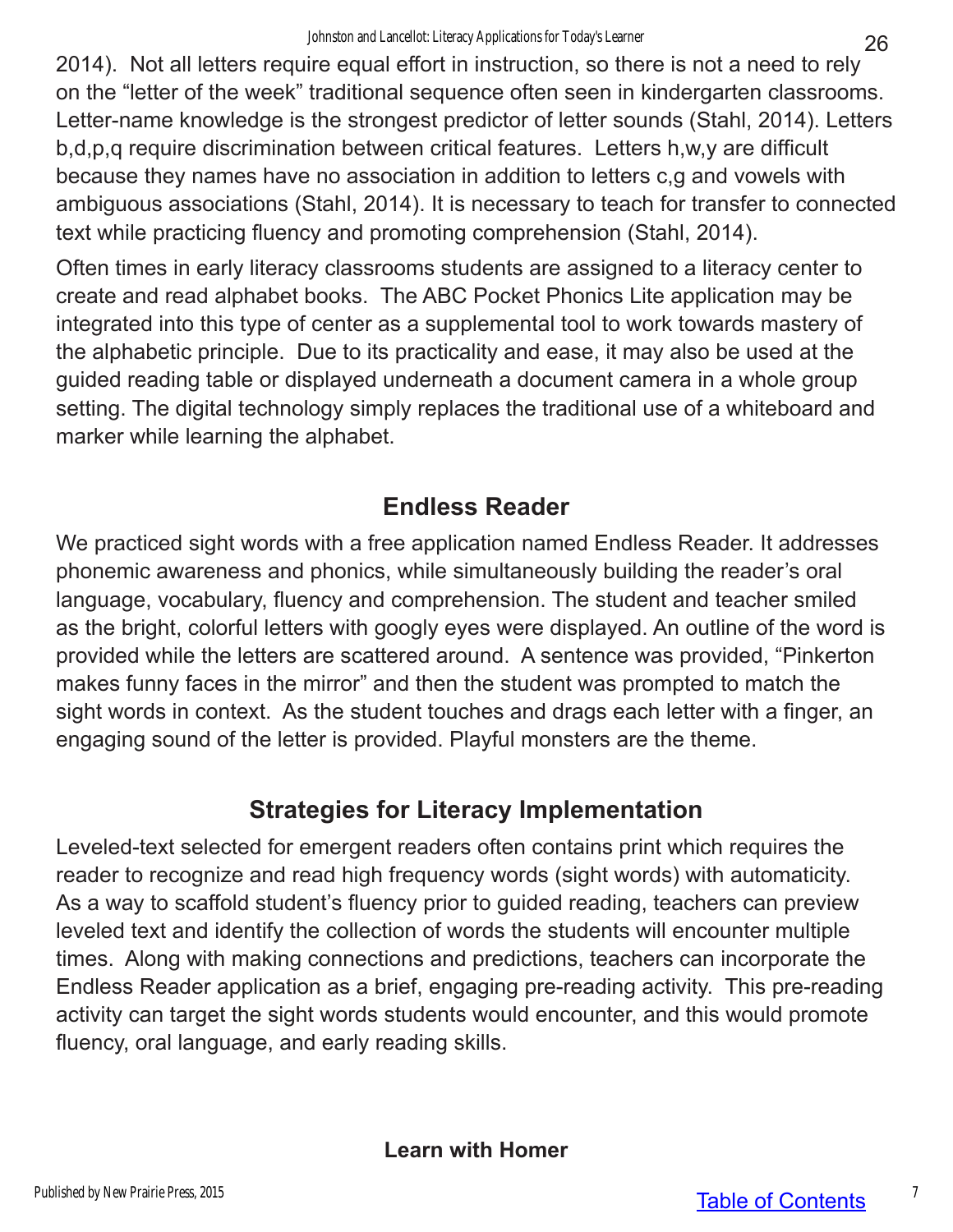Learn with Homer is a free application which has a carnival-like theme. It is visually attractive with animated characters, inviting music, and excellent software design. The application creator is also quite generous with the lessons provided in the free version as there is plenty to explore. Homer is a pigeon character who guides the learner through the application. On the home screen, a carousel is displayed with majestic music. Each animal on the carousel has a corresponding reading skill. As the user drags her/his finger to rotate the characters, the options are read aloud in a soft, inviting voice: Learn to Read, Story Time, Record your Voice, Draw a Picture, Back to School, Songs and Rhymes, and Discover the World.

In Learn to Read, the reader travels with Homer to a lush, green forest with a dancing monkey, smiling tiger, open-mouthed alligator, and a peacock surrounded by mice. A soft banjo plays music while chirping birds are heard. A series of letters are displayed on each green tree and are marked by numbered red flags. Millie Monkey teaches the reader the /a/ sound and asks the user to tap the alligator.

## **Strategies for Literacy Implementation**

Learn with Homer is a popular literacy application because of its comprehensive nature. It teaches all of the components of reading from foundational skills to fluency and comprehension. Learn With Homer is an ideal application to integrate into a literacy center due to the variety of reading skills and activities provided. Listening activities, such as listening to a text in Story Time, and text feature analysis, such as exploring volcanoes while learning about text features in nonfiction text, are great strategies for reading acquisition. As students become more familiar with the application and initial lessons, the teacher can introduce and assign additional lessons that promote fluency, comprehension, and phonological awareness. As a monitoring tool, Ipads have a feature in the Settings location which provides guided access, so the student is locked into the application and cannot get into other applications.

## **Conclusion**

Common Core State Standards require that students become technologically literate and ready to compete in a global digital world; consequently, teachers must understand how to teach reading and writing skills utilizing digital technologies. Students and teachers have an array of choices available when implementing digital literacy in the classroom. The introduction of mobile devices in literacy instruction has transformed learning for students and teachers. Mobile devices have engaged students in learning and have promoted learning through portability and access to new information. However, while mobile applications represent a new resource for teachers and parents, new applications tend appear and disappear rapidly; consequently, evaluation of https://newprairiepress.org/advocate/vol22/iss3/4 DOI: 10.4148/2637-4552.1054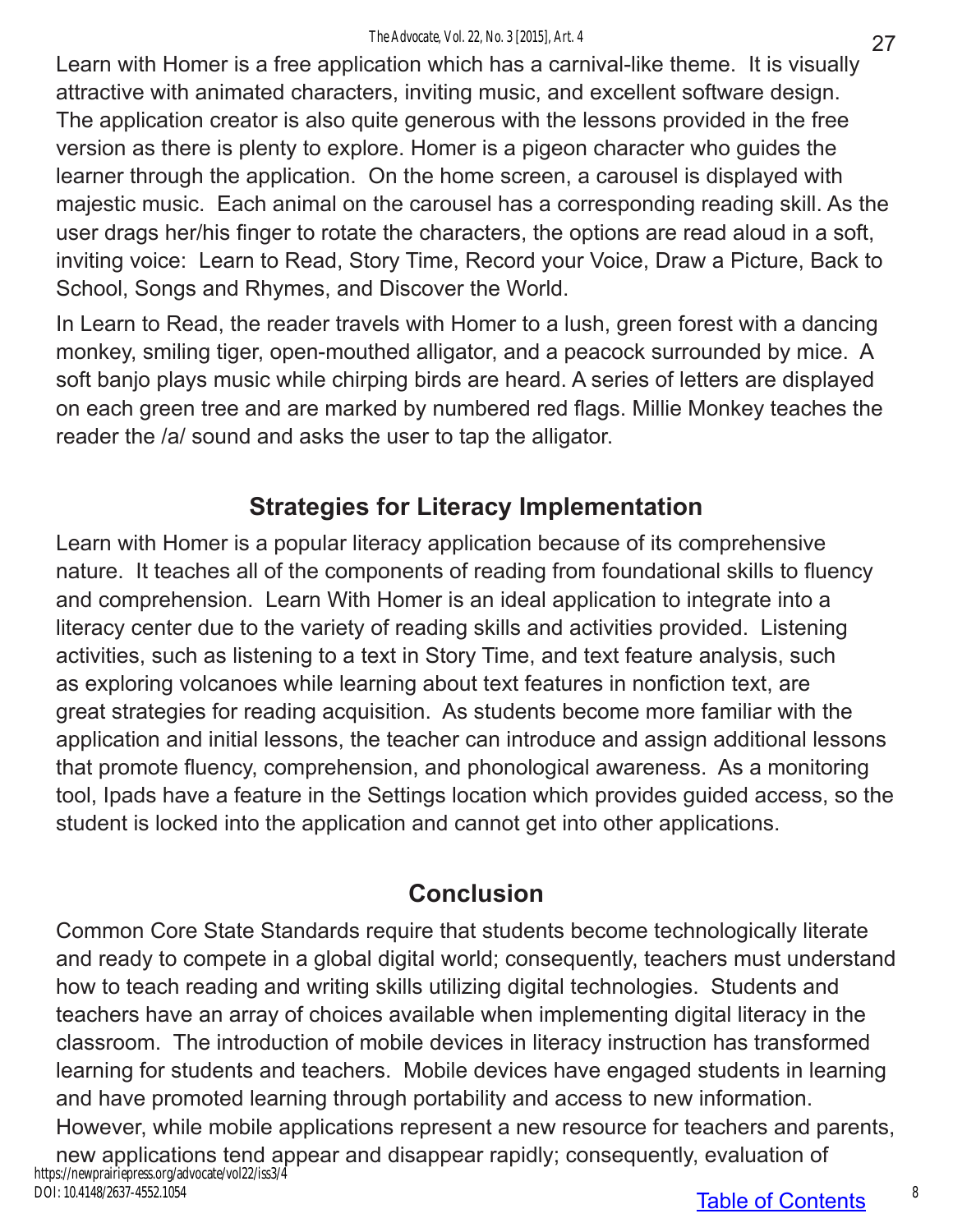literacy applications and their use for literacy will continue to be an ongoing process. Instruction and learning with these applications has begun. Further research is needed in order to provide literacy educators with additional critical evaluations of these applications for their use in today's classrooms.

### **References**

- Bolduc-Simpson, S. & Simpson,M.W. (2014). Engaging our 21st century learners: Teaching tips for five free-n-easy web 2.0 apps. Childhood Education, 90(3), pp. 242-245.
- Castles, A., Wilson, K. & Coltheart M. (2010). Early orthographic influences on phonemic awareness tasks: Evidence from a preschool training study. Journal of Experimental Child Psychology, 108(2011), pp. 203-210. doi: 10.1016/j.jecp.2010.07.006.
- Common Core State Standards Initiative (CCSS(2010).Common Core State science, and technical subjects. Washington, DC: National Governors Association Center for Best Practices and the Council of Chief State School Officers. Retrieved from www.corestandards.org
- Dalton, B. & Grisham, D.L. (2011). E-voc strategies: 10 ways to use technology to build vocabulary. The Reading Teacher, 64(5), pp. 306-317. doi: 10.1598/RT.64.5.1.
- ESkillsLearning (2010). Mobile applications selections rubric. Retrieved from http://www.eskillslearning.net/
- Flewitt, R. (2011). Brining ethnography to a multimodal investigation of early literacy in a digital age. Qualitative Researcher, 11(3), pp. 293-310. doi:10.1177/1468794111399838.
- Flewitt, R., Messer, D. & Kucirkova, N.(2014). New directions for earl literacy in a digital age: The Ipad: Journal of Early Childhood Literacy. 0(0).pp.1-22. doi:10.1177/1468798414533560.
- Greenhow, C.G., Robelia, B. & Hughes, J.E. (2009).Research on learning and teaching with web 2.0: bridging conversations. Educational Researcher, 38(4), pp. 280-283. doi: 10.3102/0013189X09336675.
- Hutchinson, A., Beschorner, B. & Schmidt-Crawford, D.(2012). Exploring the use of

### Table of Contents